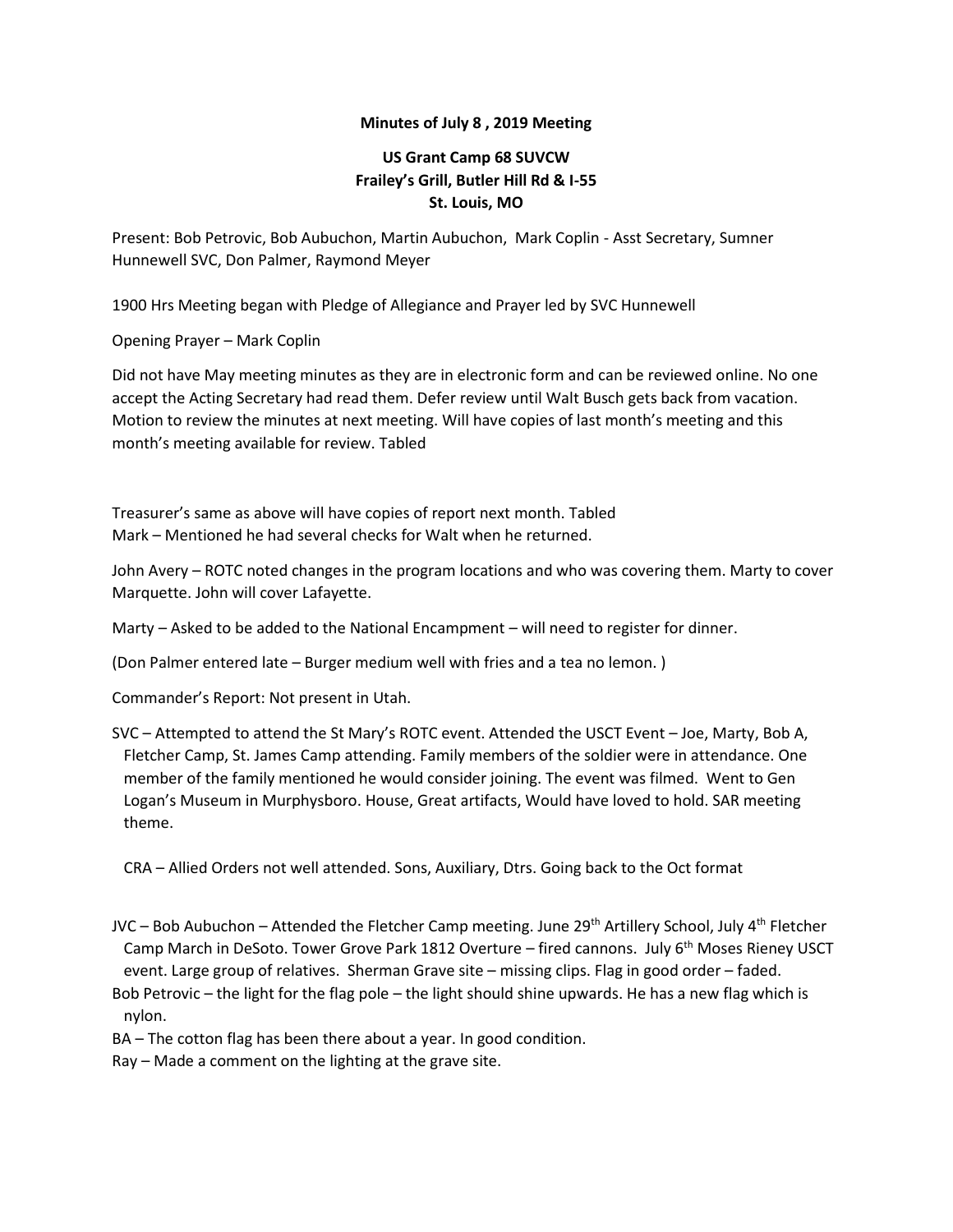SVR – SUVCW Event – MA – Stated the this question could be for the Commander in Chief – Do we report events that we attend that are none SUVCW. Should be able to is you are providing information related to the SUVCW. If you don't then no you do not report such an event.

DP – asked about membership numbers – Around 40? Between 36- 39 is the consensus. BA sent Jim an application for his son to reapply to the Sons.

(emailed WB to see if he had a number of the camp handy)

- Trivia SH SVC Only 2 tables have been sold so far. Thinking about bagging the event. Still holding onto the silent auction material in case we do hold the event.
- BP May need to have the Trivia event in the county.
- DP Had a table set for 8 for the Arnold location. When the event moved to the city then those 8 canceled.
- MAC Alcohol may not be a big issue. Maybe set it up at the Lutheran Church and go with the original plans.
- BP It is really not up to the camp it is up to the department.
- MA Best to postpone the even.
- BP Work it out for October?
- MA Maybe that is still rushing things.
- SH SVC Has been to similar events will contact Trivia website and CANCEL the event. Move it back to the county somewhere.
- MA Move to later in the fall
- BA Ask VFW hall, American Legion Arnold has one.
- SH SVC We are doing a Trivia night.
- DP Blues Stanley Cup Items.. SH no pucks and items from past teams. Can raffle stuff at the National Encampment.

Certificates and Booklets –

 BP – Cher's computer crashed – lost all her fonts and certificate layouts. Lost material for the foundation. Will be getting a new computer set up and programs. Her older fonts can't be replaced.

Grant Remembrance Day – MA – JA will be there in GAR along with MAC and himself

- DP Will the Ceremony be out doors. MA yes as for right now.
- BA to do the outside presentation. Dan Jackson to be there for the event at White Haven.
- DP General Grant Campaign to Win the Civil War. SH SVC 10 AM outside and DP at 11AM inside the auditorium
- MA Will the presentation need to be emailed or on an USB drive to be preloaded. "Grant's Grand Strategy to Win the Civil War"

Moon landing event at SH home 6:30 in LA (Lower Arnold)

July  $27<sup>th</sup>$  at the County Library – Family Genealogy – 10 AM.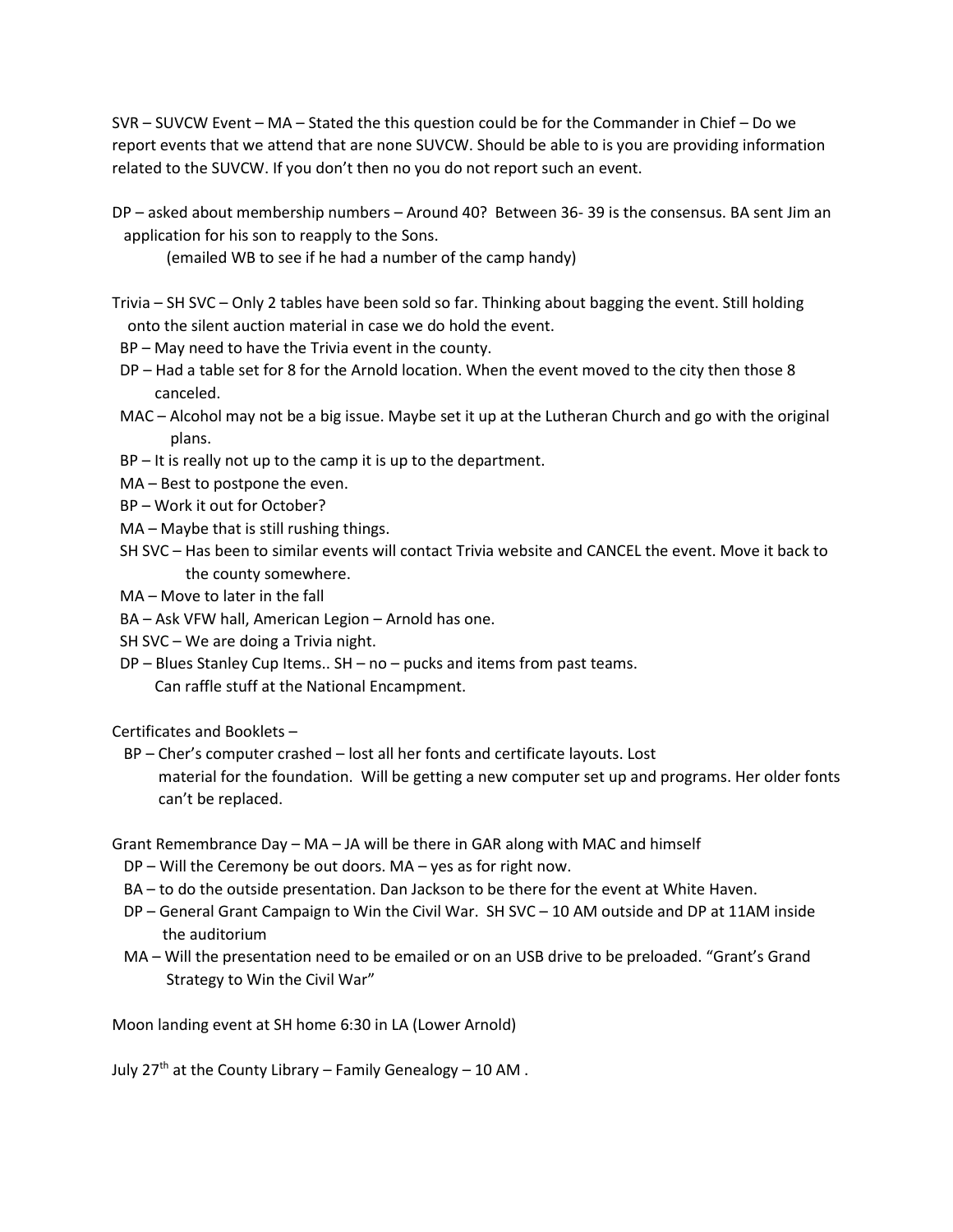National Encampment – Walt, SH SVC, MA, BP, JA, JP, DP will be attending

Doug Niemeyer Event August 25<sup>th</sup>

September 14<sup>th</sup> – 56<sup>th</sup> Colored Infantry Memorial Service – 10AM Cleveland ROTC to be there

New Business – No suggestions – It as mentioned the SAR and DAR are holding an event at Sappington Cemetery in Crestwood this coming Saturday. 10 AM

TRIVIA by MAC

Closing at 8:05

## **Civil War Trivia - July 8th 2019**

- 1. What Yankee invention was the engine of the Southern economy ? The cotton engine, or gin. Yale graduate Eli Whitney's invention led to the increase of cotton exports from less than one hundred tons per year to more than one million tons per year by 1850. Cotton was the South's major economic product; production was based on slave labor.
- 2. What happened on this date?
	- 1862 Abraham Lincoln visits with George McClellan at Harrison's Landing on the 8th aboard the U.S.S. Ariel, and met with Major General George B. McClellan and his staff at 6 p.m. During the meeting, McClellan refused to admit defeat or take responsibility for his army's "retrograde movement," and he continued citing the lack of reinforcements as the reason he had not yet destroyed the Confederate army and conquered Richmond. (Virginia)
	- 1863 Gen John Hunt Morgan's Indiana Raid The largest party of Raiders (1,500 or more, numbers tend to be exaggerated according to various reports) led by Morgan himself, crossed the Ohio River on July 8 at Brandenburg and captured two steamboats, the Alice Dean and John T. Combs. (Indiana)
	- 1863 Port Hudson is surrendered, giving the Union control of the Mississippi (Mississippi)
	- 1864 Army of the Ohio under General John Schofield [US] crosses the Chattahoochee River at Sope (Soap) Creek (Georgia)
	- 1865 John T. Ford semi agrees to lease Ford's Theater to the War Department He and his brothers were arrested on suspicion of being involve in the Assignation plot of Lincoln. (Washington DC)
- 3. What was the first capital of the Confederacy? Why was it moved?

It was moved to Richmond, Virginia. Montgomery's shortcomings were quickly becoming apparent. With only about 9,000 residents, it was small, even by the standards of the mid-19thcentury South. Montgomery had just three hotels, and only the Exchange offered first-class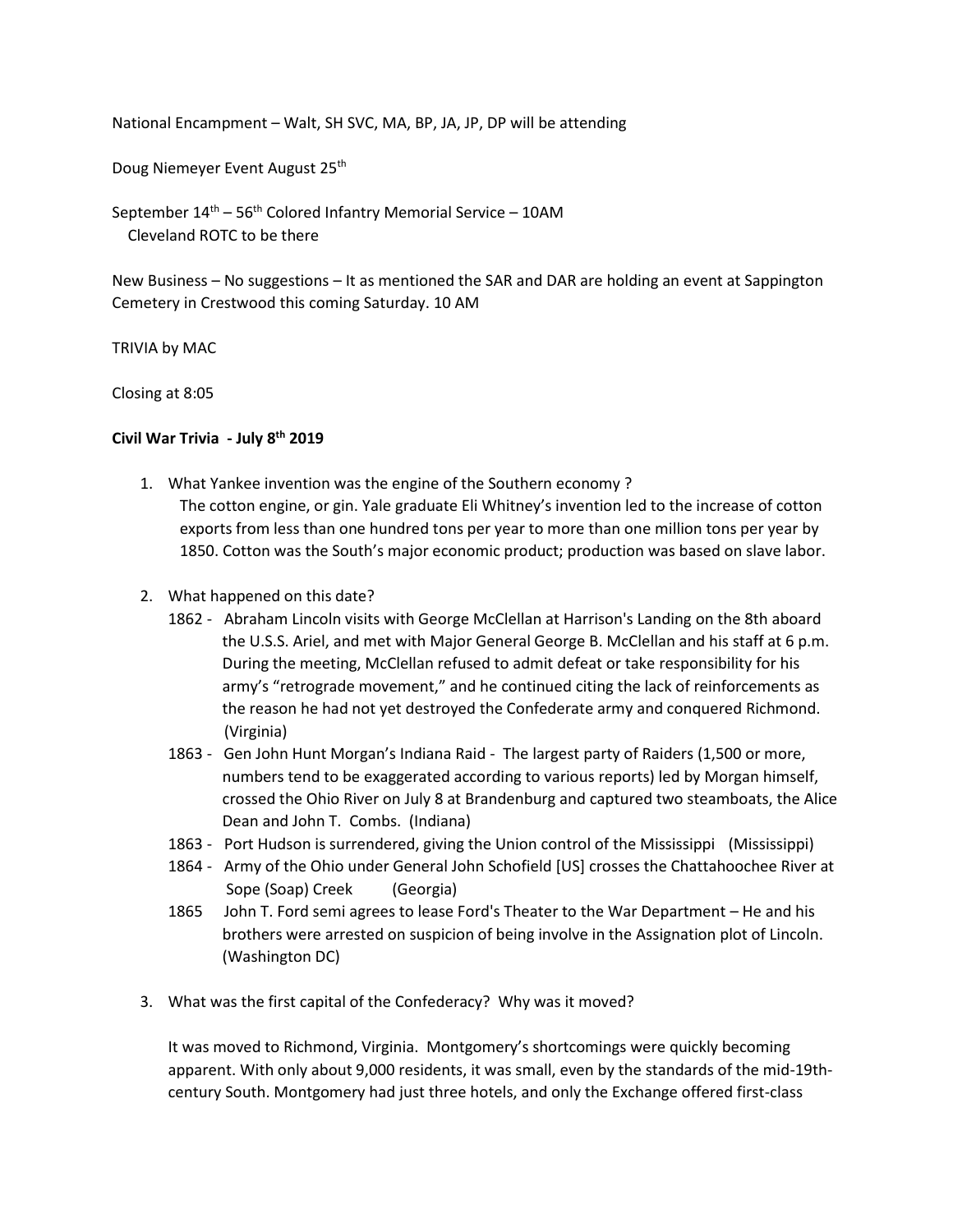accommodations. Diarist Mary Boykin Chesnut, whose husband was a delegate from South Carolina, predicted that the members of Congress would not settle for anything but the finest accommodations. "Our statesmen love their ease," she wrote.For their part, some residents of Montgomery had mixed feelings about being the permanent seat of the Confederate government. "The choice of the Capital had turned a society, provincially content to run in accustomed grooves, quite topsy-turvy," wrote Thomas C. DeLeon, a famed chronicler of Southern life, "and, perhaps for want of some other escape-valve under the new pressure, the townspeople grumbled consumedly." Social leaders worried that Montgomery would go down the same path as Washington, D.C.

4. Who wrote *Hospital Sketches* about her service as a Civil War nurse in 1863?

Louisa May Alcott of Little Women fame. She contracted typhoid fever after only 3 weeks at the Union hospital.

- 5. Was the 54<sup>th</sup> Massachusetts Colored Infantry the first regiment of black troops organized by the Union? Tor F T
- 6. What is the modern term for "Soldier's Heart"? PTSD shell shock
- 7. The writer of the song "Dixie" was a Yankee. T or F t-Daniel Emmet was born in Ohio
- 8. The first amphibious landing of the war saw Union forces capture which fort? a. Kitty Hawk b. Ocracoke c. Hatteras d. Roanoke c - August 29, 1861
- 9. Who surrendered the Union garrison at Harper's Ferry to "Stonewall" Jackson in 1862? a. George W. Scott b. James Shackelford c. Dixon S Miles d. Thomas Ewing c
- 10. Who succeeded JEB Stuart as head of the cavalry of the Army of Northern Virginia? Wade Hampton
- Fun Fact During the fight for "Bloody Lane" at the battle of Antietam, Confederate general John B. Gordon was wounded five times. His fifth wound was a shot in the face that rendered him unconscious. He collapsed face downward and was only saved from drowning in his own blood due to a hole in his hat.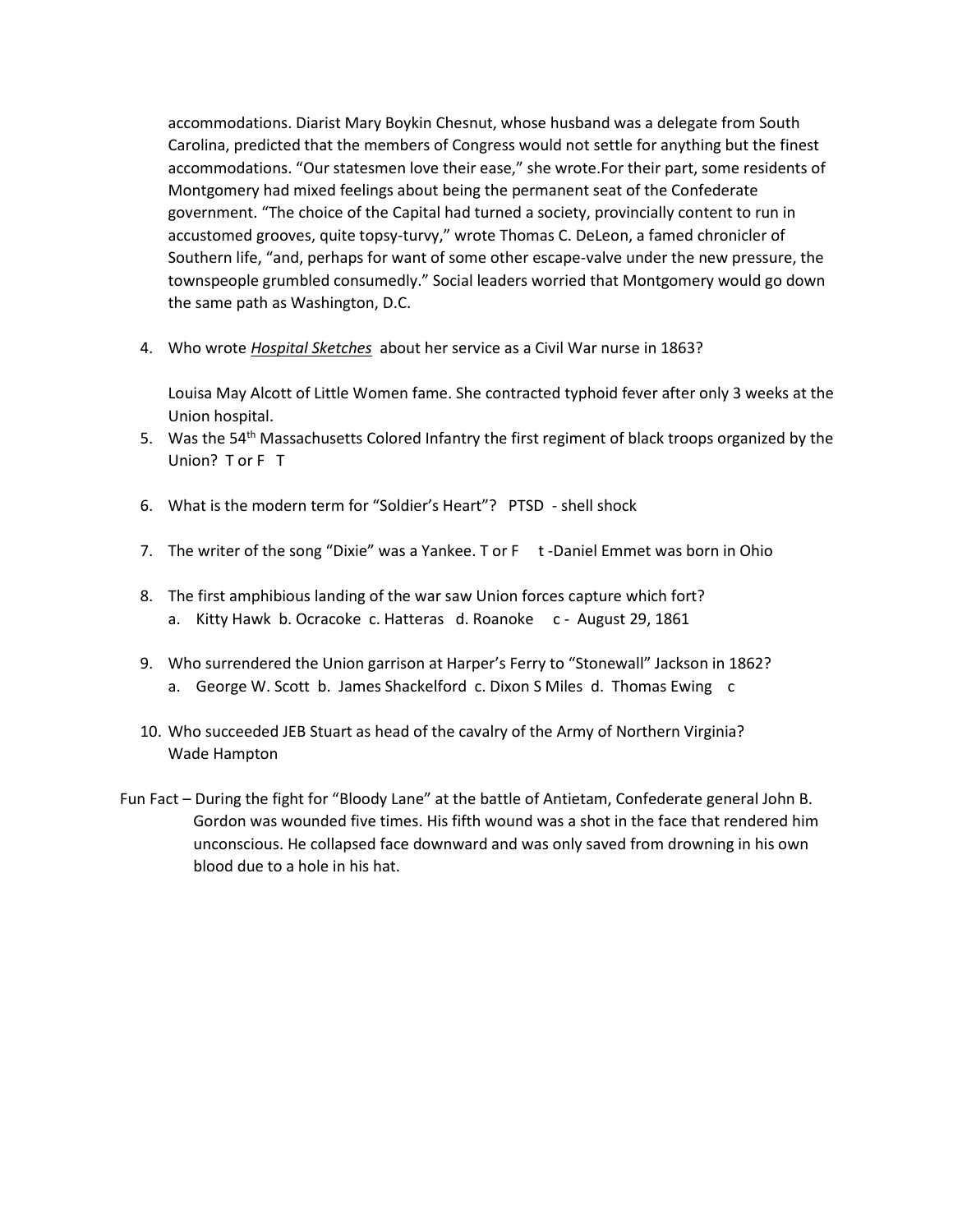## **US Grant Camp 68 SUVCW**

## **September 9, 2019 Business Meeting**

## **Frailey's Grill, I-55 & Butler Hill Rd, St Louis, MO**

**Present:** Bob Petrovic, Sumner Hunnewell, Bob Aubuchon, Matt Zahradka, Mike McKeever, Joe Miller, Mark Coplin, Jim Morrison, Don Palmer, Marty Aubuchon, Bob Amsler Jr, John Avery, Walt Busch

The opening with prayer and pledge of the allegiance was led by Commander Robert Amsler starting at 1901 hrs.

Due to the more relaxed formality of the meeting, a bullet system of minutes will be used.

- 1. Commander Amsler asked where we should have the Christmas Meeting-Party. Discussion mentioned that the last two places were really not any cheaper than the Greenbriar Country Club and that the women probably are happier at the CC. It was agreed to have Don Palmer check to see if a date at the Club is possible.
- 2. Commander Amsler led discussion about the allegations made by the St. Louis Post-Disgrace Dispatch that one of our members was alleged to have abused a boy while a priest. Walt Busch reported that when the Post reporter called him, he did not identify himself as a reporter or why he was calling, but was asking only about junior membership. It was only after about 5 minutes that Walt asked him what was the real purpose of his call and only then did the reporter identify himself as such. Commander Amsler said he has known about the allegations, but doesn't believe them. He stated the member has said he would resign from the group. Those present were reminded that children can't come to the meetings without a legal guardian. Also, the list of priests that came out is a list in which almost none of the people were ever charged or allowed to face their accusers. Most felt that unless a member is actually charged and convicted that our hands are tied as far as accepting them as a member once they are a member. A motion was made not to accept the member's resignation.

The motion unanimously passed.

- 3. Commander Amsler advised we are changing our website so that it lists only elected officers and not appointed officers.
- 4. National Encampment Items:
	- a. Bob Petrovic given award for continuing support of the goals of the SUVCW organization.
	- b. Sumner Hunnewell's Fletcher Camp was given the award for best camp newsletter.
	- c. Sumner reported that AP Davis's mausoleum was reported as needing repairs and calling for SUVCW donations.
	- d. Sumner reported that the Missouri resolution requiring the National Encampment Committee to post and follow rules in determining where an encampment is held was defeated. Walt advised that after the vote he met with the main vocal opponents and now the committee has their rules posted on the website (still no guarantee they will follow them though).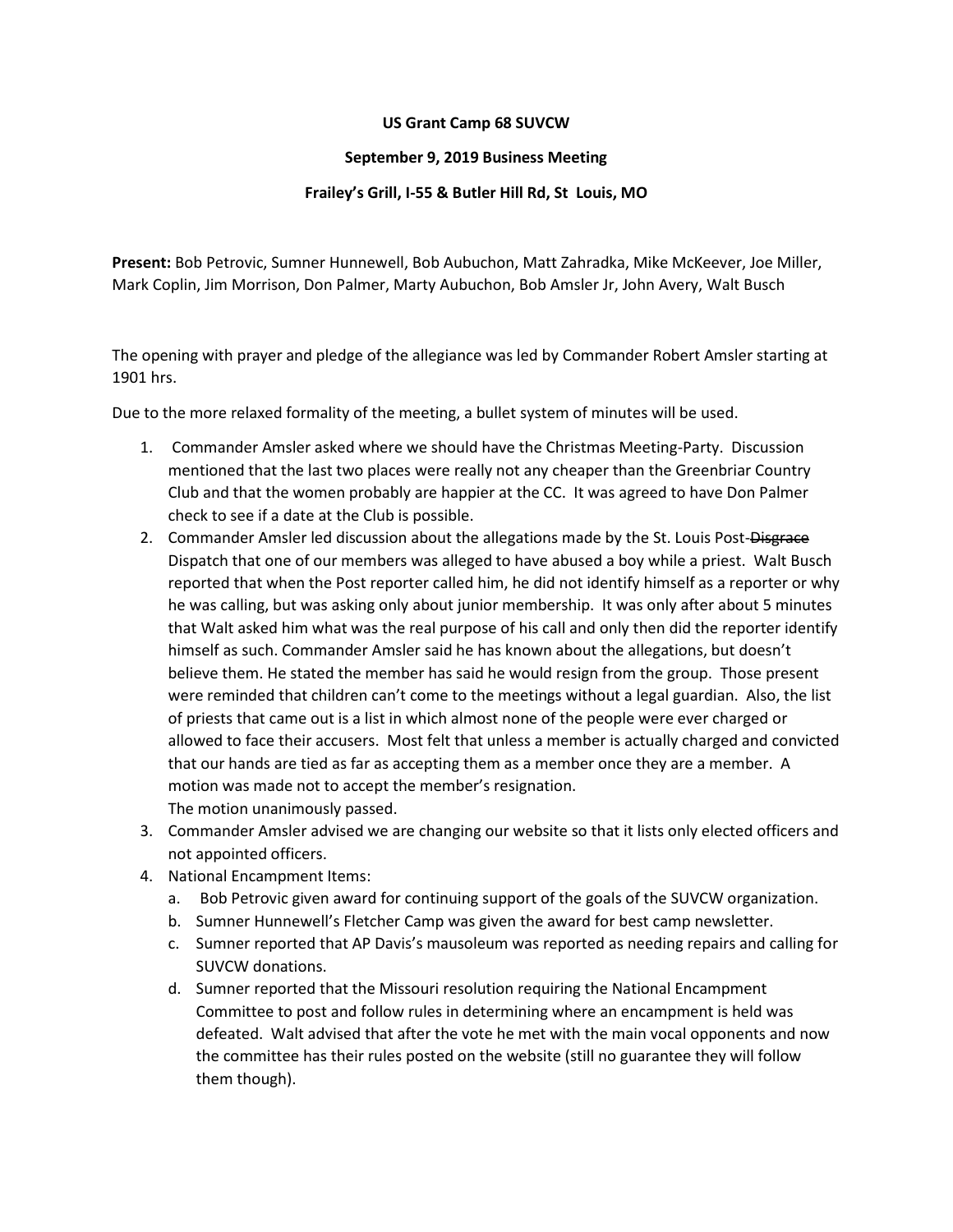- 5. Commander Amsler reported that the War College has requested a flag that has flown over Sherman's Grave. Commander said we should honor this along with a letter of authenticity. All agreed.
- 6. Secretary Report Matt Zaheadka and Matt McKeever, both present, showed up at the meeting and turned in their membership applications. Walt also reported that Frank Mathews, Craig's brother, has joined our group. These three new members put us at 42 members.
- 7. SVC Hunnewell had no SVC report. JVC Bob Aubuchon reported 27-28 Jul attended reenactment in Waynesville and possibly recruited person for Wilhelmi Camp; 9 Aug attended Grant Symposium at the Soldier's Memorial and got to address audience about SUVCW and what we do; 6-8 Sep attended living history at Patterson MO did memorial for CW soldiers and fired salute.

| 6/13/2019                | 134 | Arch Engraving 211571 \$ 211854 |                          | $-114.00$              | $-114.00$  |           |
|--------------------------|-----|---------------------------------|--------------------------|------------------------|------------|-----------|
| 7/10/2019                | 135 | Arch Engraving #212479          |                          | $-15.20$               | $-15.20$   | 7/31/2019 |
| 8/10/2019                | 136 | <b>National SUVCW Supplies</b>  |                          |                        |            |           |
| 9/3/2019                 | 137 | <b>Walt Busch for Domains</b>   |                          | $-78.68$               | $-78.68$   |           |
| 9/3/2019                 | 138 | Arch Engraving Inv 213400       |                          | $-15.20$               | $-15.20$   |           |
| 9/3/2019                 | 139 | Mark Coplin Postage             |                          | -7.48                  | $-7.48$    |           |
|                          |     | <b>TOTALS</b>                   | 19,038.62                | -17,335.31             | 1,334.64   |           |
|                          |     |                                 |                          |                        |            |           |
| <b>Committed Funds</b>   |     |                                 |                          | <b>Committed Funds</b> | \$331.76   |           |
| <b>Sherman Flag Fund</b> |     | 78.00                           |                          |                        |            |           |
| <b>Equipment Fund</b>    |     | 112.25                          | <b>Uncommitted Funds</b> |                        | \$1,242.88 |           |
| <b>SVR Fund</b>          |     | \$141.51                        |                          |                        |            |           |
| <b>TOTAL</b>             |     | \$331.76                        | <b>Total in Checking</b> |                        | \$1,334.64 |           |
|                          |     |                                 | <b>Undeposited Funds</b> |                        | \$240.00   |           |
|                          |     |                                 |                          | <b>Total</b>           | \$1,574.64 |           |

8. Treasurer Report

I haven't had time to do books of late. I have check 137 to National SUV that I lost receipt for and so am waiting for Sept Statement. That check is under \$100 and is for Presentation Posters and a stock of Membership Certificates.

Only other note is that I donated \$22 postage to the camp to mail off those membership badges to members who rarely show up for meetings. I do not want reimbursement.

Bill (right) was paid back to me for 2 years domain services from godaddy.

9. Discussion then continued concerning the setting up of the ceremonies for Saturday 9/14 GoDaddy <donotreply@godaddy.com> Sun 8/4/2019 9:24 AM

 $6 \quad 6 \quad \rightarrow \quad ...$ 

24/7 Support: +1 (480) 505-8877 Walter Busch - Customer Number: 43909685 Set my Support PIN

GoDaddy

 $V_{\text{out}} \times$ 

# Thanks for your order, Walter.

Here's your confirmation for order number 1534313008. Review your receipt and get started using your products.

#### Order Number: 1534313008

| Product                                    | Quantity  | Term    | Price   |
|--------------------------------------------|-----------|---------|---------|
| <b>ORG Domain Renewal</b><br>grantcamp.org | 1 Domain  | 2 Years | \$42.34 |
| <b>COM Domain Renewal</b><br>grantcamp.com | 1 Domain  | 2 Years | \$36.34 |
|                                            | Subtotal: |         | \$78.68 |
| Tax:                                       |           |         | \$0.00  |
|                                            | Total:    |         | \$78.68 |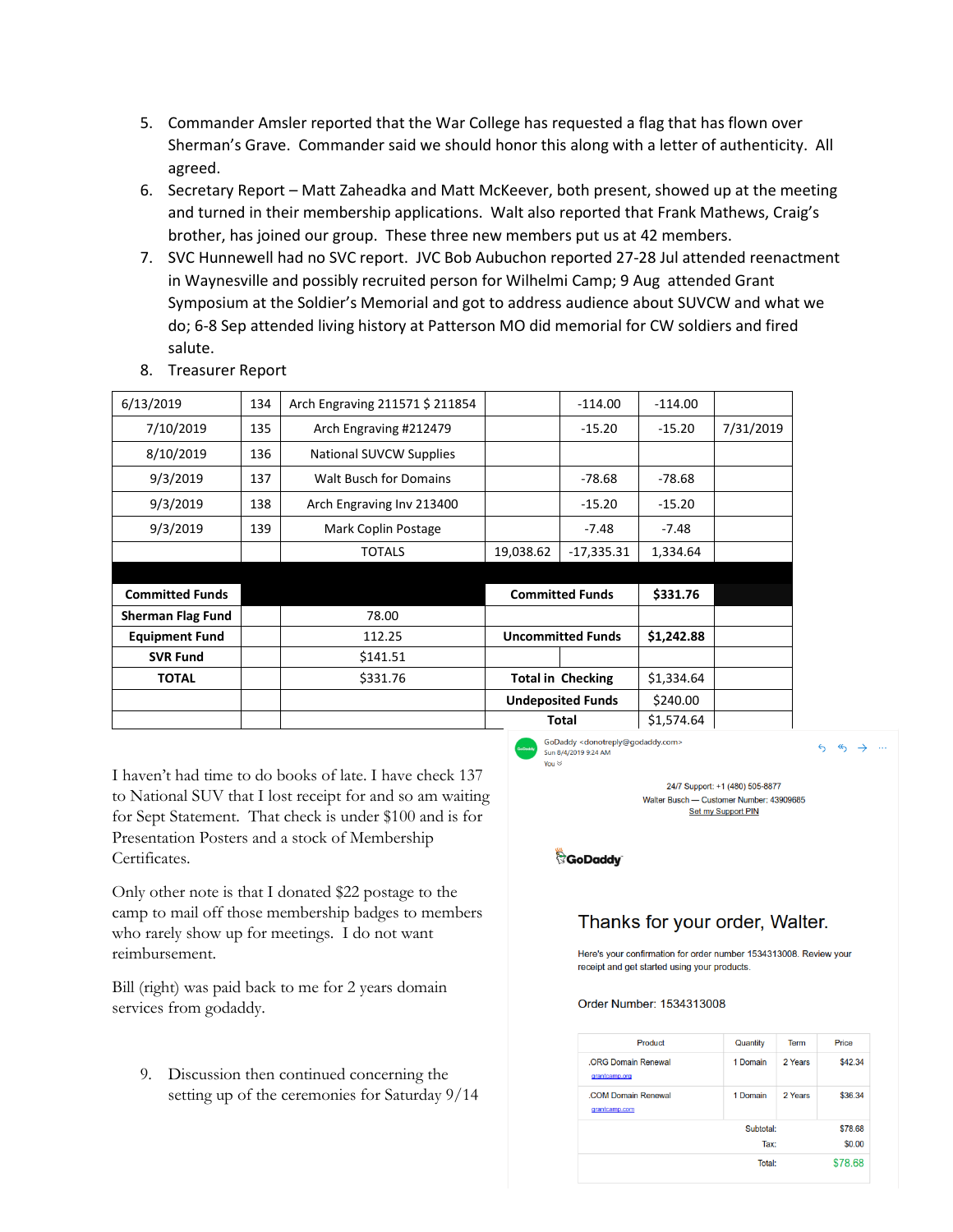10am for the 56th USCT Infantry Memorial at Jefferson Barracks. Walt said we need to bring chairs for the event as JB won't set them up for us. We have permission to discharge weapons, but that in the future they will not approve events on weekends. [Walt to meet with JB director before 1st of year to discuss future events.] Walt reported that PCC Dan Jackson will be there to play taps. John Avery said he would get with the Cleveland High School ROTC and see if they will be there to present the colors. Walt sending out e-mail to his list of people to remind them of the event. Sarah Cato will be there. Walt said he would make up and print out programs for the event.

10. Marty and John are doing a GAR program for the historical society in Waterloo, IL.

### TRIVIA – See below

Commander Amsler closed the meeting with prayer at 2020 hrs.

Civil War Trivia - September 9, 2019

- 1. What happened on this date during the Civil War?
- 2. How old was Abraham Lincoln when he became President of the United States? a. 45 b. 47 c. 49 d. 52
- 3. Match the Civil War Leader with the battles in which they were killed of mortally wounded. 1. Stonewall Jackson a-Petersburg 2. Albert Sidney Johnston b - Spotsylvania Courthouse 3. JEB Stuart  $c - Shiloh$ 4. John Reynolds d - South Mountain 5. Barnard Bee e-Gettysburg 6. Ben McCulloch f-Yellow Tavern 7. States Rights Gist g - Pea Ridge 8. John Sedgwick h - Chancellorsville 9. APHIII I - Franklin 10. Jesse L Reno J - First Bull Run 4. Who was Lincoln's first child ? a. Robert Todd Lincoln b, William Wallace Lincoln c. Edward Baker Lincoln d. Thomas Lincoln 5. The 1862 battle of Prairie Grove was fought in which state? a. Missouri b. Arkansas c. Kentucky d. West Virginia 6. What nickname did Confederate soldier Richard Rowland Kirkland acquire during the battle of Fredericksburg? Part 2 - Did he survive the war? 7. The 1993 movie Gettysburg is based on which book?
	- a. Pickett's Charge b. Plenty of Blame to Go Around c. The Days at Gettysburg d. The Killer Angels
- 8. Which Union general was captured by John S. Mosby in his famous "Fairfax Courthouse Raid?
- 9. How many men accompanied John Brown on his famous raid? a. 9 b. 13 c. 17 d. 21
- 10. What was the first vessel built specifically to run the Union blockade? a. Ceres b. Margaret and Jesse c. Banshee d. My Old Kentucky Home
- Fun Fact Before this war is over, I intend to be a major-general of a corpse. Isaac Trimble He made Major General - lost a leg and was a POW after Gettysburg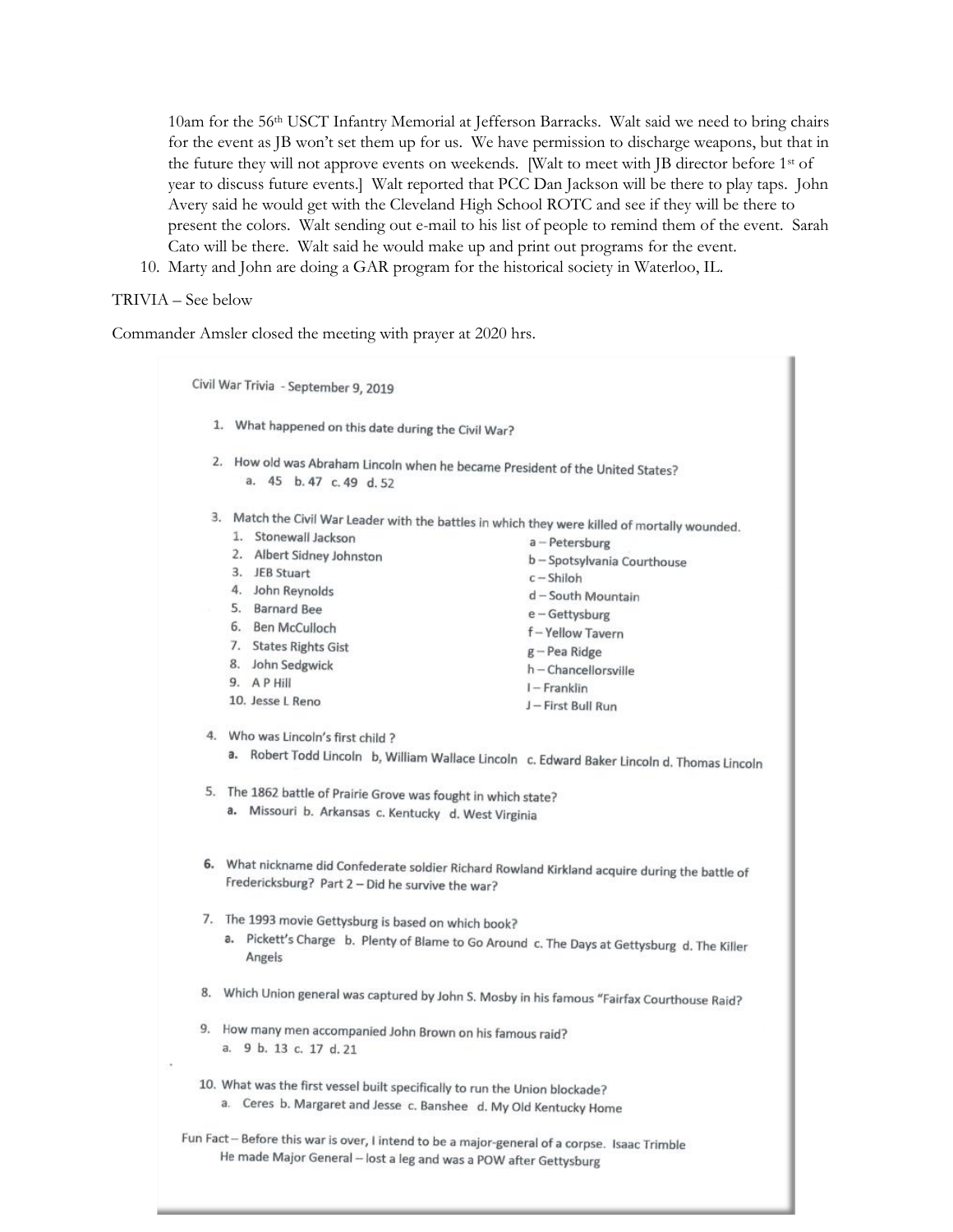## **October 2019 Secretary Treasurer Report for US Grant Camp**

- 1. Donation made to Civil War Museum of \$25 to thank them for use of the 56<sup>th</sup> USCT Infantry Flag for our event. Letter of thanks received from Museum.
- 2. Now that I have more time since my computer has recovered from two hard drive losses (and I now have it all backed up every day to the cloud, I will begin updating our website again.
- 3. Dues for 2020 can now be sent it. I have two from new members already. I've included a notice with the sending out of this report.

Amou

| <b>DATE</b> | <b>ITEM</b>     | <b>DESCRIPTION</b>                                                                                    | Amount<br>Rec'd | nt<br>Paid<br>Out | Montgomery | On<br>Statements |
|-------------|-----------------|-------------------------------------------------------------------------------------------------------|-----------------|-------------------|------------|------------------|
| 9/9/2019    | Cash            | Shot Drink Donations to<br>Flag Fund                                                                  | 20.00           |                   |            |                  |
| 9/9/2019    | 1931            | Shane Milburn - Nametag                                                                               | 16.00           |                   |            |                  |
| 9/9/2019    | 4766            | Chas Walker - Nametag                                                                                 | 16.00           |                   |            |                  |
| 9/9/2019    | 1172 &<br>Cash  | Michael McKeever Dues<br>and SVR (\$20 cash)                                                          | 48.00           |                   |            |                  |
| 9/9/2019    | 63-<br>1430/670 | Col Robt Barnard Camp2                                                                                | 176.00          |                   |            |                  |
| 9/9/2019    | 3845            | Matthew Zahradka<br>Membership and SVR                                                                | 48.00           |                   |            |                  |
| 9/9/2019    | 151             | Marty Aubuchon reimburse<br>for paying Cher Petrovic<br>Invoice 505945 for Grant<br>Remem Day Program |                 | $-40.00$          | $-40.00$   |                  |
| 9/14/2019   | 152             | Missouri Civil War Museum<br>Donation for use of 56th<br><b>USCT Flag for ceremony</b>                |                 | $-25.00$          | $-25.00$   | 9/30/2019        |
| 9/14/2019   | <b>DEP</b>      | Deposit                                                                                               |                 |                   | 324.00     | 9/30/2019        |
| 9/17/2019   | 5021            | <b>Frank Mathews Dues</b>                                                                             | 30.00           |                   |            |                  |
| 9/17/2019   | <b>DEP</b>      | Deposit                                                                                               |                 |                   | 30.00      | 9/30/2019        |
| 10/1/2019   | 153             | Mo Dept - Dues for Frank<br>Mathew                                                                    |                 | $-12.25$          | $-12.25$   |                  |
|             |                 |                                                                                                       | 10,000c         |                   |            |                  |

TOTALS 19,038.6

2

1,419.63

17,335 .31

| <b>Committed</b><br><b>Funds</b>   |          | <b>Committed Funds</b>                 | \$357.76   |  |
|------------------------------------|----------|----------------------------------------|------------|--|
| <b>Sherman</b><br><b>Flag Fund</b> | 98.00    | Uncommitted<br><b>Funds</b>            | \$1,061.87 |  |
| <b>Equipment</b><br><b>Fund</b>    | 112.25   | <b>Total in</b><br><b>Checking</b>     | \$1,419.63 |  |
| <b>SVR Fund</b>                    | \$147.51 | <b>Undepos</b><br>ited<br><b>Funds</b> |            |  |
| <b>TOTAL</b>                       | \$357.76 | Total                                  | \$1,419.63 |  |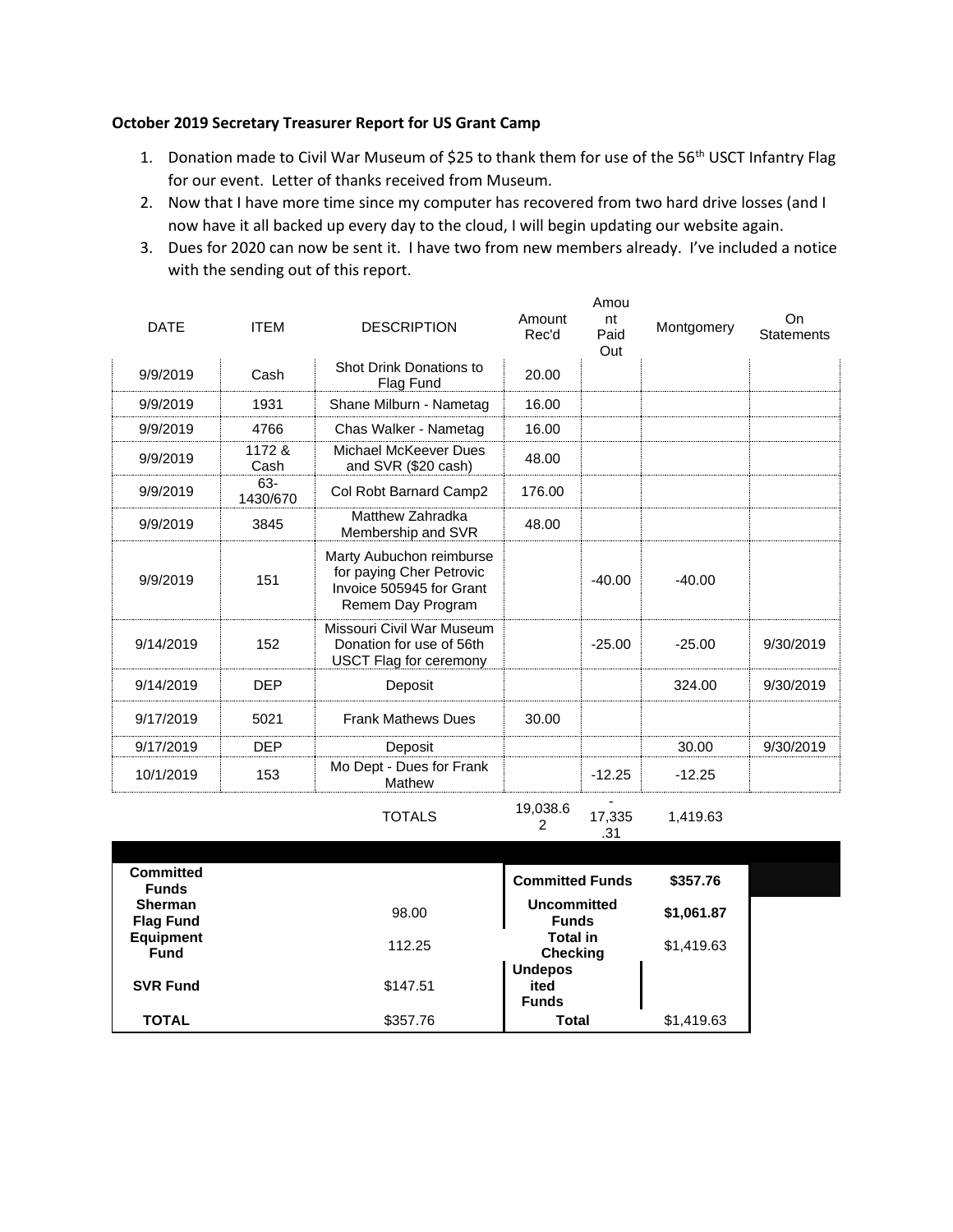# **AGENDA FOR OCTOBER 14, 2019 MEETING**

| OPENED AT ________ HRS PLEDGE ______ PRAYER ______ LED BY ______________________ |
|----------------------------------------------------------------------------------|
| MINUTES APPROVAL JULY YES___ NO ___ & SEPT YES___ NO____                         |
| SECRETARY TREASUER REPORT APPOVAL YES ____ NO___ SUBJECT TO AUDIT                |
|                                                                                  |
|                                                                                  |
|                                                                                  |
|                                                                                  |
|                                                                                  |
|                                                                                  |
|                                                                                  |
|                                                                                  |
|                                                                                  |
|                                                                                  |
|                                                                                  |
|                                                                                  |
|                                                                                  |
|                                                                                  |
|                                                                                  |
| <b>JVC REPORT:</b>                                                               |
|                                                                                  |
|                                                                                  |
|                                                                                  |
|                                                                                  |
|                                                                                  |